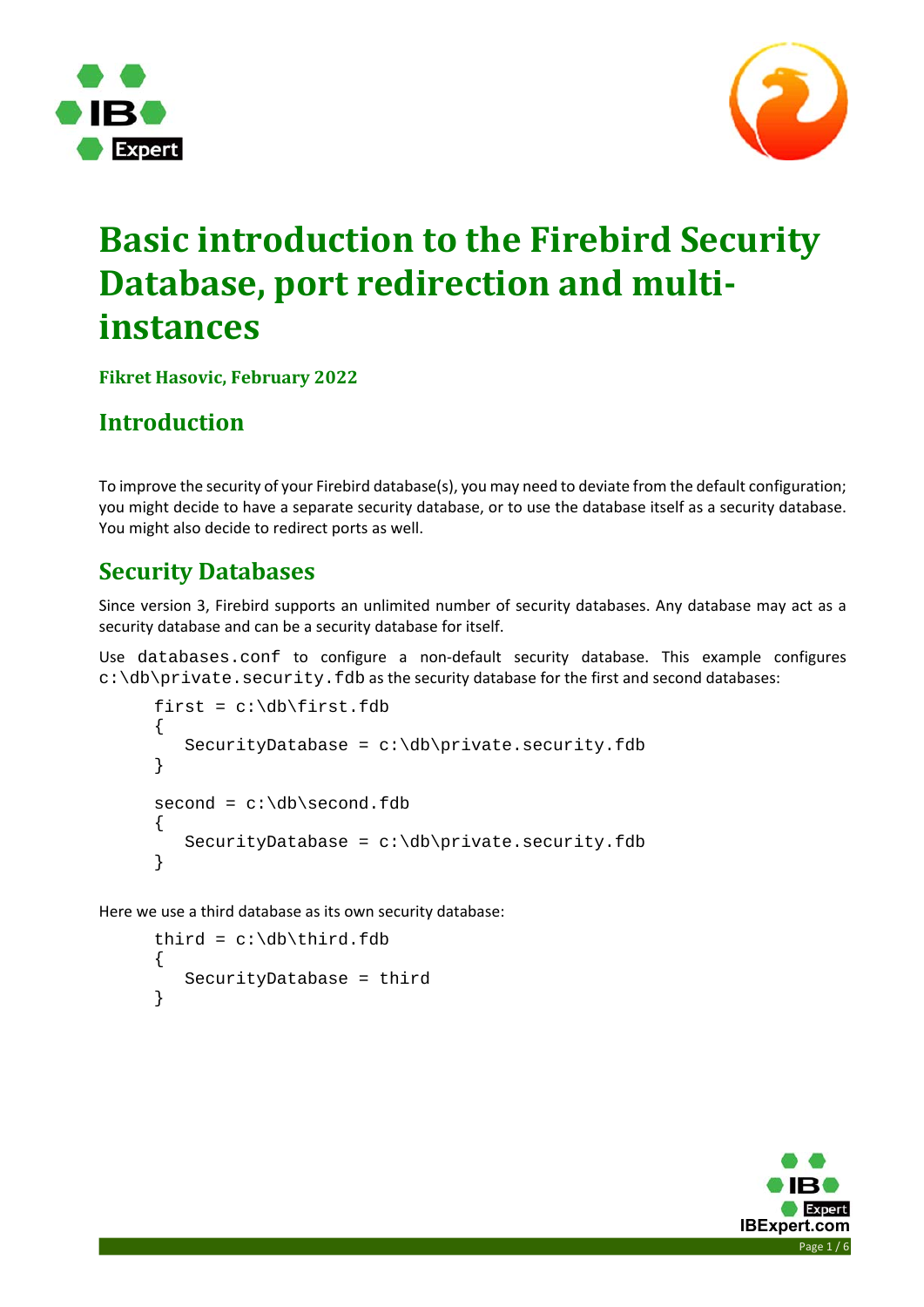



### **Creating an Alternative Security Database**

To start using a separate, non‐default security database, the first step is to create it, unless it already exists. An embedded isql connection is used:

```
> isql -user sysdba 
SQL> create database ' c:\db\private.security.fdb';
```
Now connect to any database which will be served by the security database you are currently preparing, in order to create its SYSDBA user:

```
SQL> connect first; 
SQL> create user sysdba password 'sysdba-in-private-security-
password'; 
SQL> commit; 
SQL> exit;
```
Follow the same instructions to initialize the database as its own security database.

# **Redirecting TCP/IP ports**

#### **Redirecting TCP/IP ports in windows**

Windows 10 has built‐in support for port forwarding but it's not exposed in the *Settings* interface.

To port forward 127.0.0.1:3070 to 127.0.0.1:3051 in Windows 10/11:

1. Launch an Administrator Command Prompt.

```
2.  Run  "netsh interface portproxy add v4tov4 listenaddress=127.0.0.1 
listenport=3070 connectaddress=127.0.0.1 connectport=3051".
```
Notice how the values given for "listenaddress", "listenport", "connectaddress" and "connectport" correspond to those we stated earlier. You'll need to make adjustments here to suit the rule you're adding. For example, if you want to route to port 3052 on the device with IP 127.0.0.1, you'd use these values for the "connectport" and "connectaddress" respectively.

When you press enter, the rule will be added and applied immediately. Try connecting the listening address and port in your IBExpert – you should see the content being served by the connect address and port.

When the time comes to remove the rule, return to an administrator command prompt and use the following command:

```
netsh interface portproxy delete v4tov4 listenaddress=127.0.0.1 
listenport=3070
```
Again, you'll need to adjust the specified listening address and port to match the values you're using. The rule will be deleted immediately and will no longer apply to new network requests.

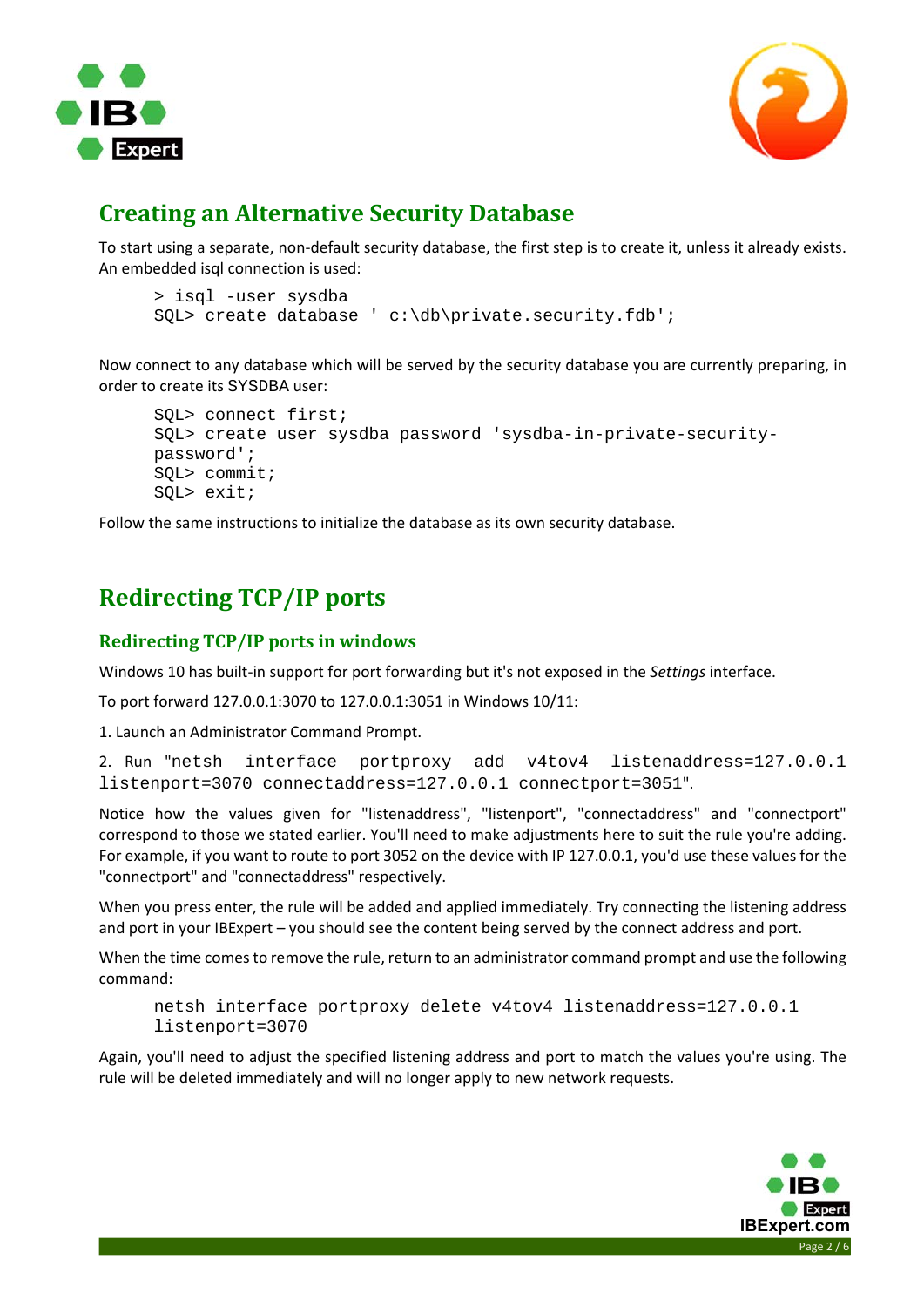



#### **Redirecting TCP/IP ports in Linux**

With Linux you can choose between Port Forwarding and Port Redirection:

#### **Port forwarding using iptables in Linux**

First of all, you need to check if port forwarding is enabled or not on your server. For better understanding, I will be using eth0 as a reference interface and all command executions will be related to eth0 here.

To check if port forwarding is enabled in Linux, you can use the following:

# sysctl -a |grep -i eth0.forwarding

This is the result after executing the command:

net.ipv4.conf.eth0.forwarding = 0 net.ipv6.conf.eth0.forwarding = 0

Since both values are zero, port forwarding is disabled for  $ipv4$  and  $ipv6$  on the interface  $eth0$ .

Or you can use the process filesystem to check if port forwarding is enabled or not:

# cat /proc/sys/net/ipv4/conf/eth0/forwarding

Or, if you are using ipv6:

```
# cat /proc/sys/net/ipv6/conf/eth0/forwarding
```
Result after executing the command is 0 or 1.

Now we need to first enable port forwarding on our system, then we will configure the port forwarding rules in iptables.

# sysctl net.ipv4.conf.eth0.forwarding=1

or/and

# sysctl net.ipv6.conf.eth0.forwarding=1

To make it persistent over reboots, add parameters in /etc/sysctl.conf:

# echo "net.ipv4.conf.eth0.forwarding = 1">>/etc/sysctl.conf # echo "net.ipv6.conf.eth0.forwarding = 1">>/etc/sysctl.conf # sysctl -p

Now that we have port forwarding enabled on our server, we can go ahead with configuring the port forwarding rules using iptables.

Here I will forward port 3051 to port 3070 on 172.31.40.29 (or any IP).

```
# iptables -A PREROUTING -t nat -i eth0 -p tcp --dport 3051 -j DNAT 
--to 172.31.40.29:3070 
# iptables -A FORWARD -p tcp -d 172.31.40.29 --dport 3070 -j ACCEPT
```
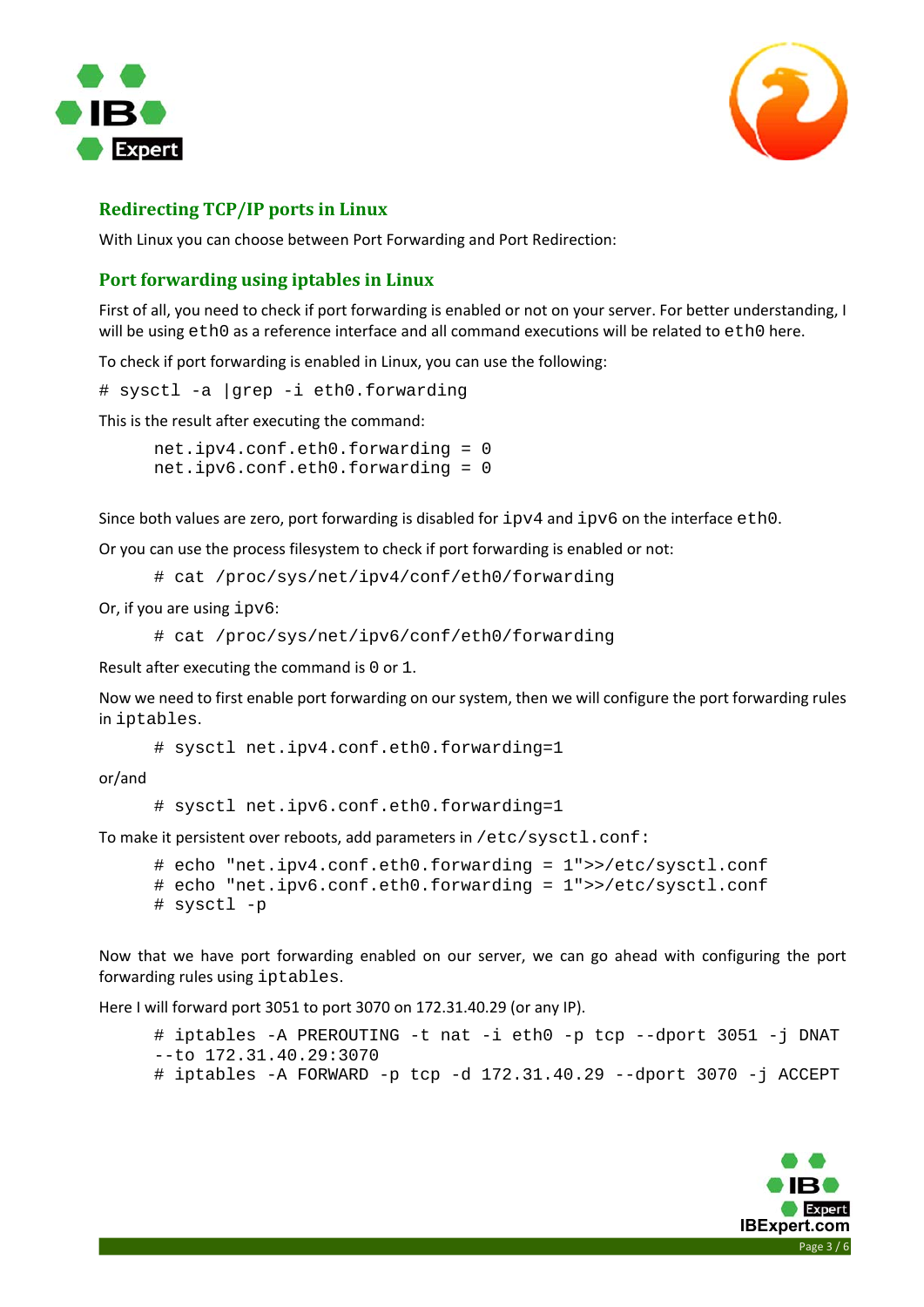



The first command tells us to redirect packets coming to port 80 to IP 172.31.40.29 on port 8080. Now the packet also needs to go through the FORWARD chain, so we allow this in in the second command.

The command to verify the port forwarding rules is:

```
# iptables -t nat -L -n -v
```
To save the iptables rules and make them persistent over reboots use the command below:

# iptables-save

#### **Port redirection using iptables in Linux**

Our requirement is to redirect port 3051 to port 3070 on the same server. This can be done by adding rules in the PREROUTING chain. So run the command below:

```
# iptables -t nat -A PREROUTING -i eth0 -p tcp --dport 3051 -j 
REDIRECT --to-port 3070
```
If you have an interface name other than eth0 then you need to edit your command accordingly. You can even add your source and destinations as well in same command using  $-\text{src}$  and  $-\text{dst}$  options. Without them, it's assumed to be any source and any destination.

Verify the port redirect rule in iptables using the following command:

# iptables -t nat -L -n -v

To save iptables rules and make them persistent over reboots use below command:

# iptables-save

### **Multiple Firebird instances on Linux**

I have set-up Ubuntu 20.04.3 LTS as my test environment, some other Linux distro's may have different installation directions.

#### **Install packages**

```
sudo apt-get -y install libncurses5 libtommath1
sudo ln -s libtommath.so.1 /usr/lib/x86_64-linux-
gnu/libtommath.so.0 
wget -O-
https://github.com/FirebirdSQL/firebird/releases/download/v4.0.1/Fi
rebird-4.0.1.2692-0.amd64.tar.gz|tar -zxC /tmp
```
As a result, you will have all Firebird installation files ready in  $/\text{tmp}/.$ 

And then install Firebird:

```
cd /tmp/Firebird-4.0.1.2692-0.amd64 
sudo ./install.sh
```
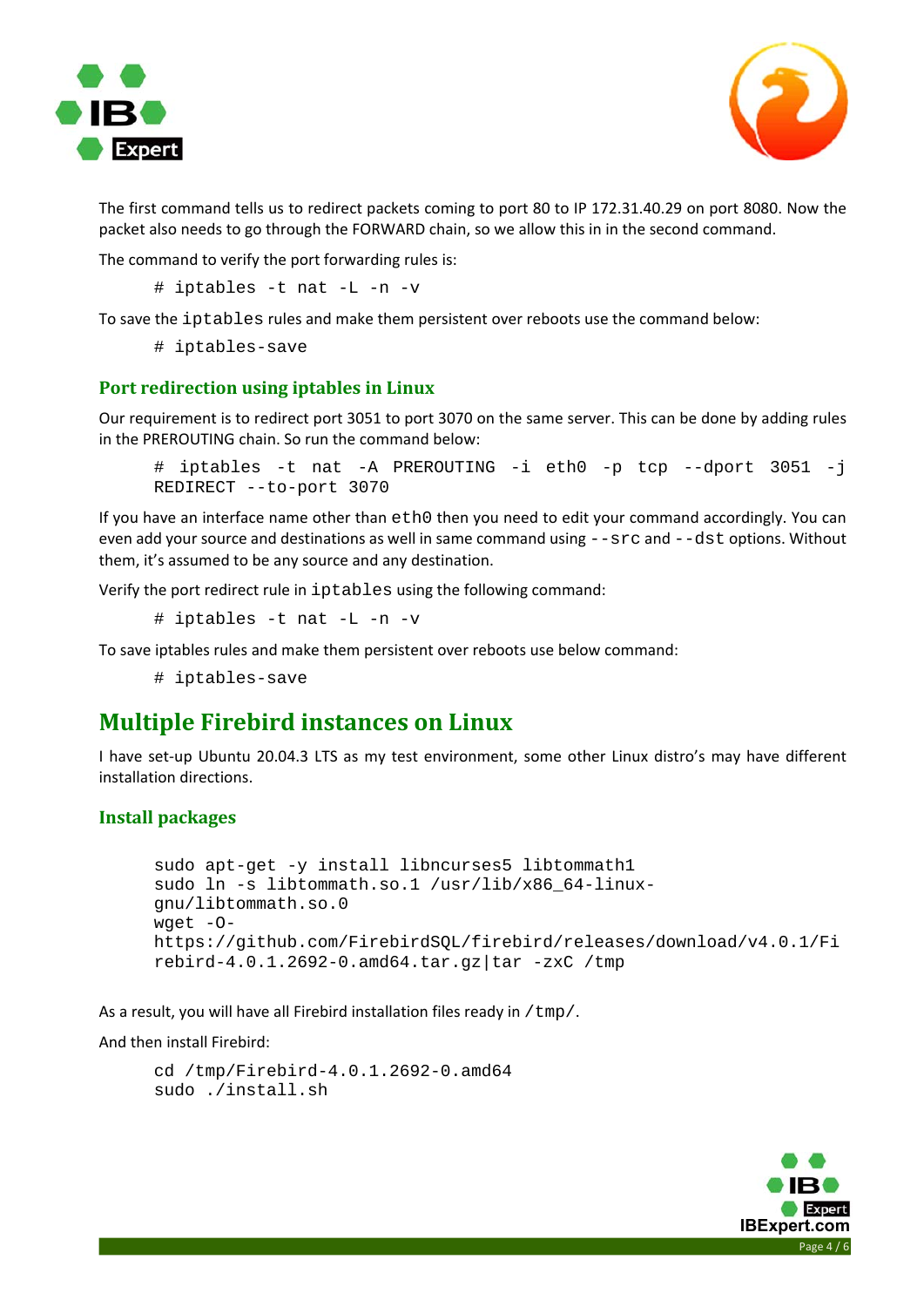



Check that Firebird is running ‐ the command below will show all processes related with Firebird or running under the user firebird:

ps aux | grep firebird

To install a secondary instance, or any other, just execute

sudo ./install.sh -path <install path>

or, in our case here:

sudo ./install.sh -path /opt/firebird3051

Using install.sh, the script services files will be created automatically; they just need to be enabled and activated afterwards:

/lib/systemd/system/firebird.service is default service, and enabled to start on boot. However, using the install.sh script, you will find files like lib/systemd/system/ firebird.opt\_firebird3051.service or any other name you specified as the install path above.

To check the service status, you can execute the following:

```
sudo systemctl status firebird.opt_firebird3051.service
```
Default behavior is that the service is disabled:

```
firebird.opt_firebird3051.service - Firebird Database Server 
      Loaded: loaded 
(/lib/systemd/system/firebird.opt_firebird3051.service; disabled; 
vendor preset: enabled) 
      Active: inactive (dead) 
        Docs: https://firebirdsql.org/en/firebird-rdbms/
```
To enable the service, execute:

sudo systemctl enable firebird.opt\_firebird3051.service

Alternatively, if you also wish to enable and start the service at the same time you may execute:

sudo systemctl enable –-now firebird.opt\_firebird3051.service

Don't forget to specify RemoteServicePort in the corresponding firebird.conf.

Alternatively, you can manually copy /opt/firebird to /opt/firebird3053 for example:

sudo mkdir /opt/firebird3053 sudo cp -rf /opt/firebird/\* /opt/firebird3053/

Now set the correct Port now using:

sudo nano firebird.conf

And then copy firebird.service to the new service:

cd /lib/systemd/system/

cp firebird.service firebird.opt\_firebird3053.service